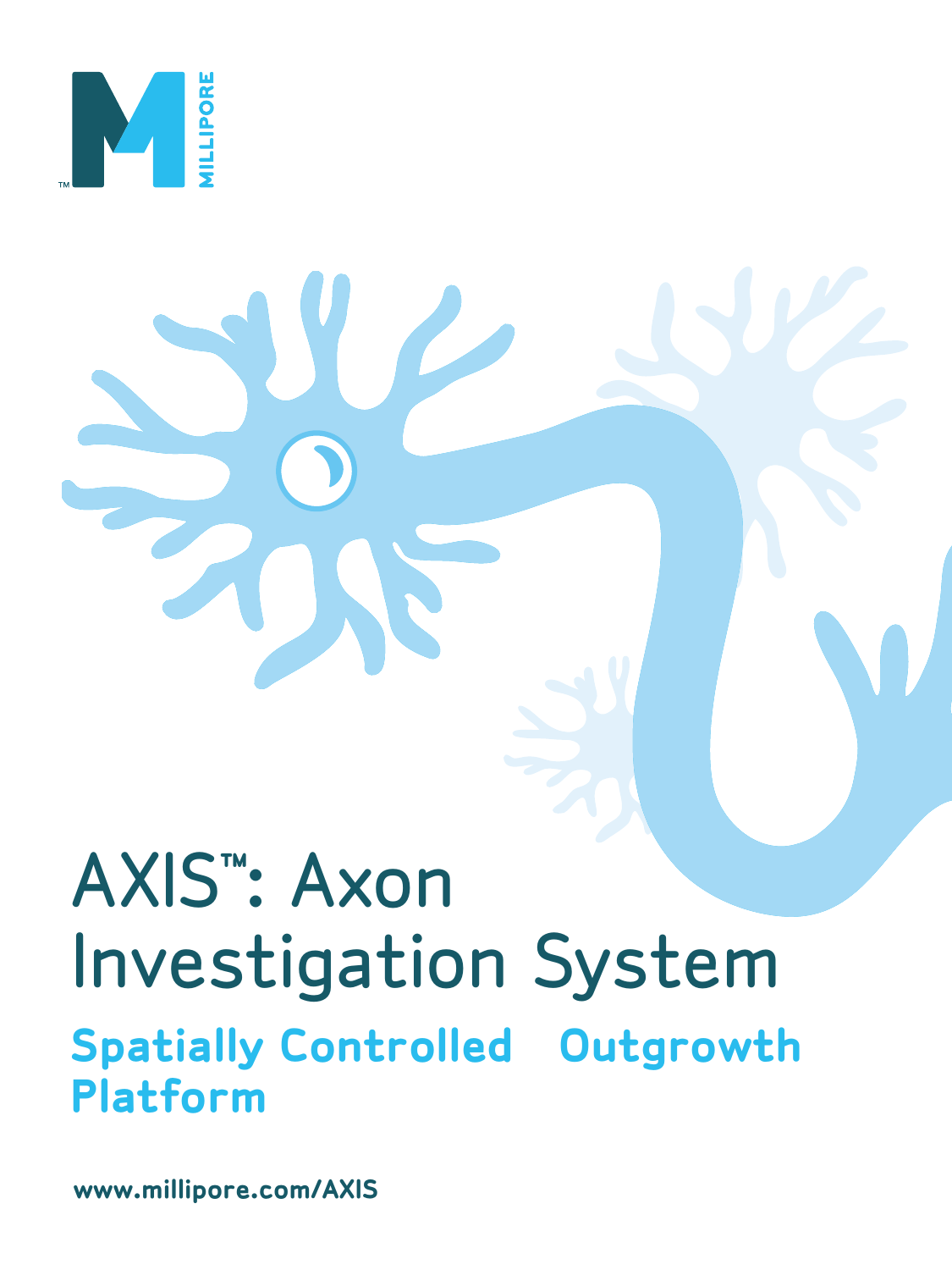# Introduction

Nervous system development results in a network of synaptic connections between participating neurons. Understanding the process of formation of this network is crucial to improving therapeutic treatments for patients suffering from nervous system developmental disorders and from neurodegenerative diseases, such as Parkinson's disease, Huntington's disease, and Lewy body disease<sup>1</sup>. Neural connections are made when neuron filaments grow outwards in response to axon guidance cues, which include extracellular chemoattractant gradients and intracellular signaling molecules<sup>2</sup>. Historically, neurite outgrowth assays have been able to detect only gross correlations between signaling events, molecular gradients and axon growth. From these studies, it has been shown that proteins such as F-actin and microtubules accumulate in the neuron's growth cone in response to axon growth cues<sup>3</sup>.

Recent research has focused on studying the causes of directionality of axon growth. The polarity of axon growth coincides with gradients of extracellular signals, but it is not yet clear how extracellular gradients translate into asymmetric distribution and function of intracellular proteins driving neurite outgrowth<sup>4</sup>. To fully

understand the biochemical mechanisms by which axons grow in response to signaling, one should assay each axon, in isolation from somas and other neurons.

Spatial studies of directional neuronal outgrowth have been hampered by a lack of a solid, flexible, neurite culturing platform. Traditionally, outgrowth experiments are conducted either by culturing neural stem cells (NSCs), primary neurons, or tissue slices with standard cultureware. This leads to random neurite outgrowth or outgrowth in particular directions guided by specific growth factors as dictated by the experimental design. Even in growth-factor-guided situations, neurite outgrowth is often crowded and somewhat haphazard. The ability to spatially isolate and study individual neurites is difficult in these preparations due to erratic growth, clumping and bifurcation. A simple, inexpensive, repeatable way to grow and isolate neurites would greatly enhance qualitative and quantitative studies.

The AXIS platform is Millipore's most advanced tool for the study of neurite outgrowth. This slide-mounted microfluidic chamber system enables the deposition and culture of neural cells and the spatially controlled addition of growth factors, toxins, and other reagents. Neurite outgrowth is restricted to narrow, parallel channels, and the resultant outgrowth or collapse behavior is easily observed under a microscope. The result is a powerful platform for the study of somas, neurites or synaptic formation.

Cell Body Dendrites Axon Growth Cone Growth Cone Filaments Growth Cues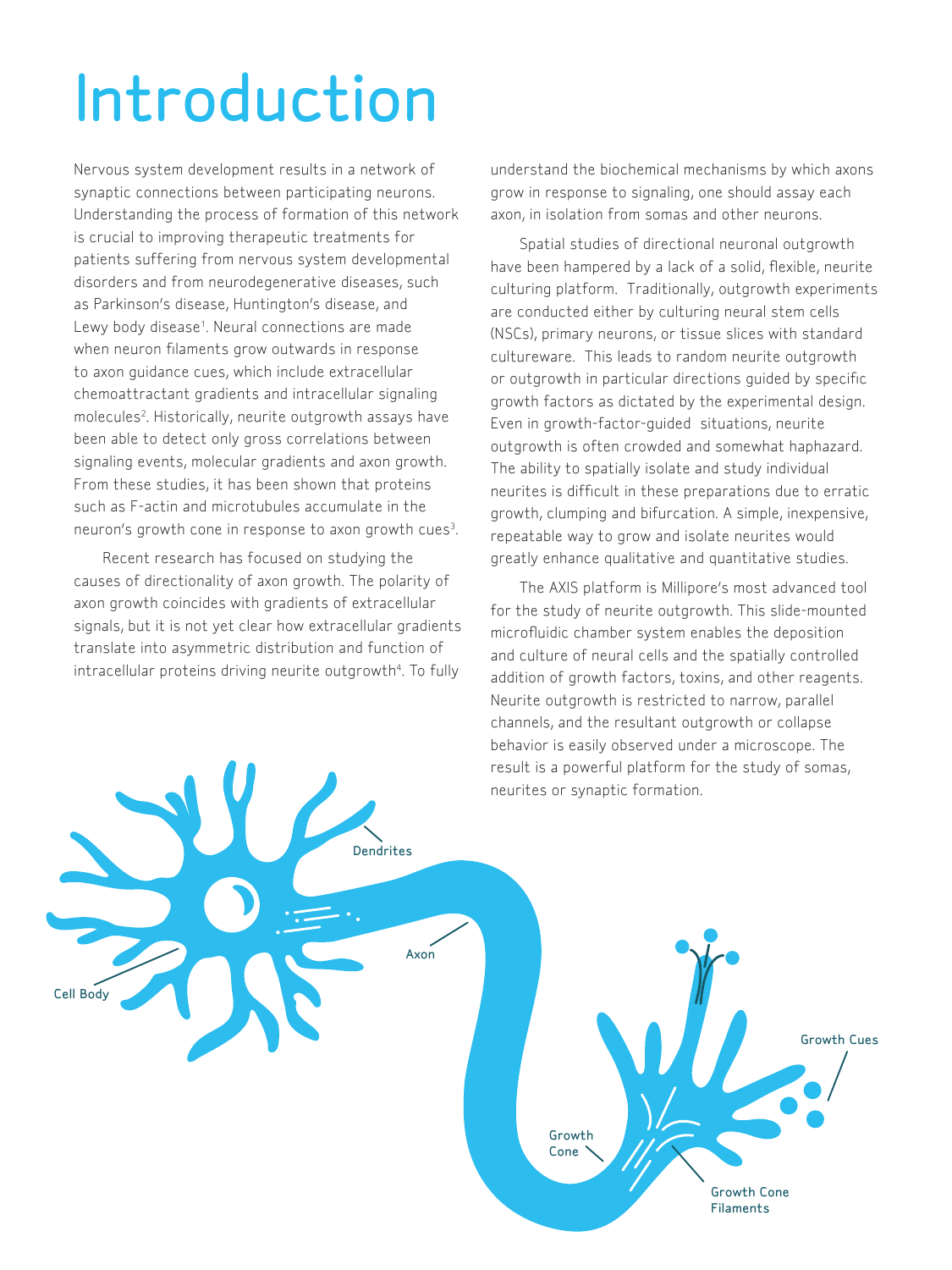# **How the AXIS Isolation Device Works**

AXIS Axon Isolation Device is a two chamber system, each composed of two wells and an interconnected channel, separated by a set of microgrooves. The hydrostatic pressure formed by volume differential between chambers induces fluidic isolation of the solution on the low volume side of the device. The microfluidic design of an AXIS device allows for development and maintenance of a fluidic gradient of chemoattractants, toxins or other molecules of interest, facilitating controlled exposure and differentiation of axons.



### **Features, Benefits, Advantages:**

- o Organize, visualize, and characterize neuronal cell culture.
- o Detect protein expression with better spatial resolution.
- o Isolate cell bodies from axons through fluidics.
- o Reduce time and expense through optimized protocols and QC validated products.
- o Attain superior performance over in-house protocols.
- Optically clear transparent, inert, non-toxic, and nonflammable polymer mold.
- Available in 150 µm, 450 µm, 900 µm, or 6-well.